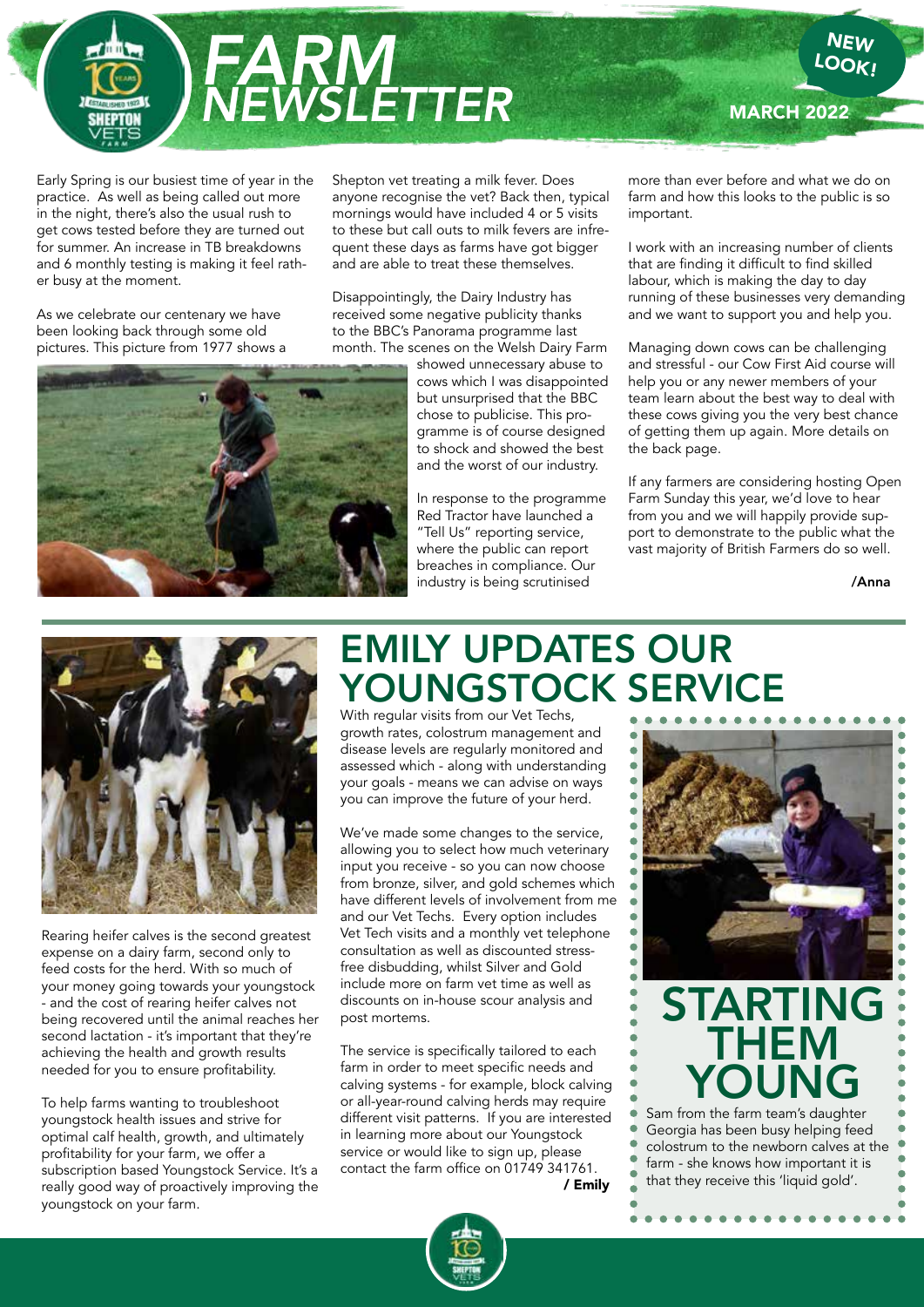

One of the most common call outs at this time of year are ewes that experience difficulties during lambing and need a caesarean section. This might be because the lamb is too large to be delivered naturally (this is a much less common problem for ewes compared to cows), vaginal prolapse, ringwomb (incomplete cervical dilation), uterine torsion or other malpresentations that cannot be corrected manually.

A ewe caesarean, like a cow caesarean, can be performed on-farm, but we also



## SURGICAL **FOCUS**

There are certain clinical presentations that you see quite regularly as a farm vet - calvings, uterine prolapses and LDAs are all a fairly common part of the day job really. Sometimes, however, we see things that are a little more unusual.

# LAMBING SEASON IS HERE!

offer the option to bring the ewe into the practice. We have a purpose-built facility here, so coming in for small ruminant operations is something we strongly encourage - we've got everything we need to hand and you save the call out fee!

This ewe was brought in to be examined as her owner noticed that she had started to lamb but wasn't progressing as he would have liked. When Oliver examined the ewe he found the lamb was too big to be born naturally so he performed our first ewe caesarean of the year with me and vet tech Tom. A week on and we had a lovely photo to show mother and baby were both doing well!

I always say there are three important components of successful surgical procedures, a triad if you like. I (the vet) do my part, ensuring that the surgery goes smoothly and treatment

This cow - with a very large mass under her skin - was certainly not one of our normal clinical cases but I do quite like a challenge....

Although the mass hadn't been causing her a problem historically, it was now becoming a nuisance. The mass had grown so large that it was obstructing her mobility and was getting traumatised whilst feeding and being milked.

We decided that it would be the right thing to remove it. Under heavy sedation and local anaesthetic, the tumour was carefully removed. It had developed a large blood supply, so all the individual blood vessels had to be tied off. You can



. . . . . . . . . . . . . . . . .

is commenced. You (the owner) do your part, ensuring good aftercare and completion of treatment, as well as watching for any signs of post-surgery pain or discomfort. And finally the ewe (the patient) must do their part in the recovery and healing process, as well as taking care of her lambs. Everyone has an important role to play in this exciting event. Happy lambing everyone!

/ Emily

see in one of the pictures of the finished surgery that she looks much better than before.

The tumour was sizable, weighing in at 16kg. Of course, I had to

cut into the mass once we had finished to have a look inside! All the tissue was

> black, and although we didn't send it off for histopathology to confirm, we can be fairly confident that this was a cutaneous melanoma. These occur only infrequently in cattle, usually accounting for 5-6% of all tumours in cows. Typically, Angus cattle seem to be more predisposed. However these tumours do tend to be benign, so happily for this cow, excision should be curative.

> > / Bibby

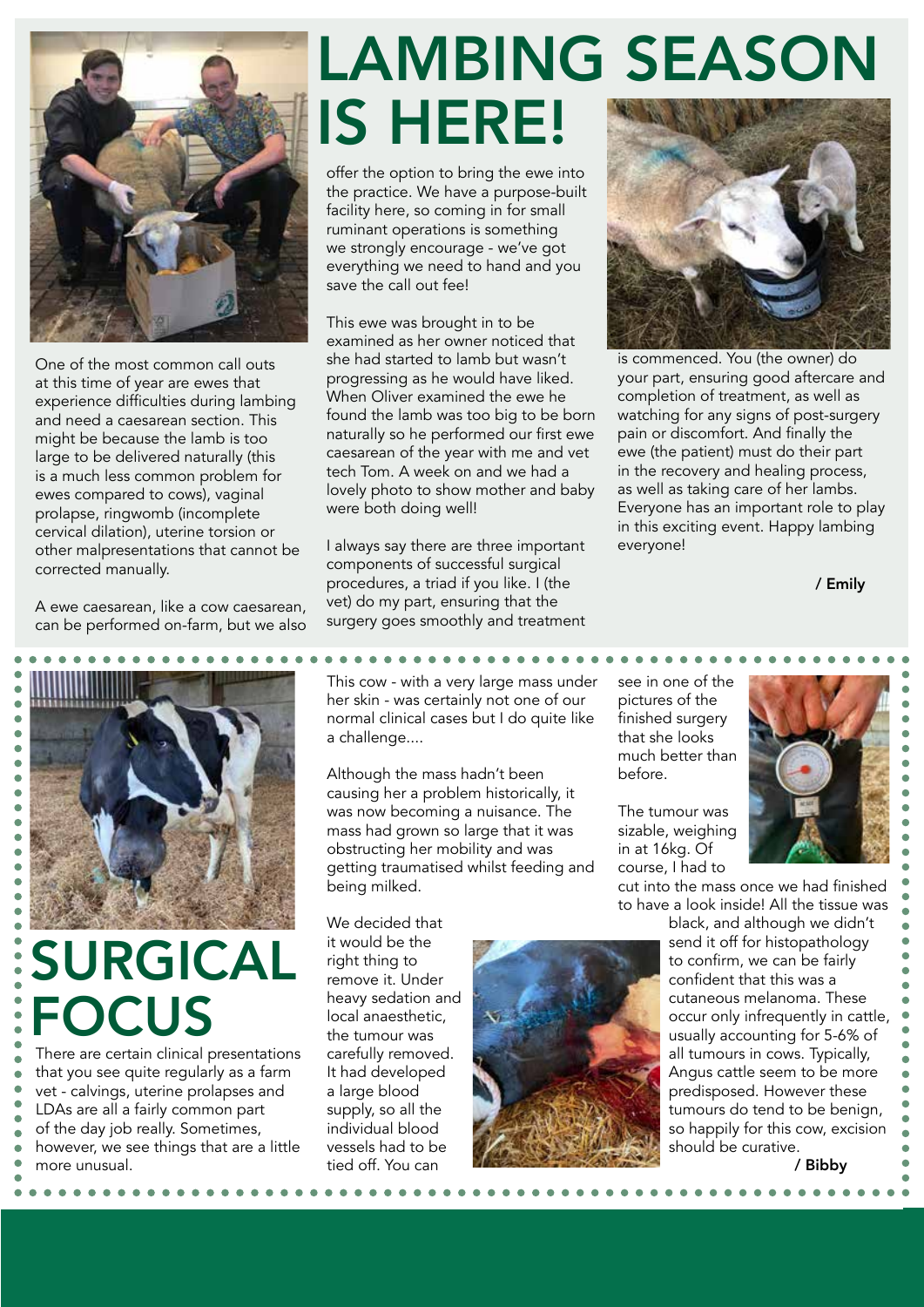

## OUR LATEST AI COURSE

Everyone had a *great* few days on our latest DIY Bovine Artificial Insemination course.

This 3 day course combines classroom theory - with the help of our training cow - and on-farm practicals, and leads

to a Licensed AI Certificate in Fertility Management.

We've got more AI courses planned as well as lots of other training going on - see the back page for details.

## APHA's Endemic Disease Alert: Diarrhoea Outbreaks in Adult Dairy Herds

We've been notified about outbreaks of diarrhoea in a number of adult dairy herds throughout England, Wales and Scotland.

With acute onset diarrhoea and variably severe milk drop, it's suggestive of winter dysentery although there are also other possible infectious and feedrelated causes.

Winter dysentery is a highly contagious disease that is caused by bovine coronavirus infection. The outbreak spreads rapidly usually amongst adult cattle but with up to 100% of the herd including youngstock potentially developing signs.

Most have watery diarrhoea but there can also be a more dramatic presentation of bloody diarrhoea (dysentery). A significant reduction in milk vield is also commonly reported.

Whilst many cows recover after a few days without treatment, others can become very sick and need oral fluids and nonsteroidal anti-inflammatories.

The APHA are asking us all to watch for outbreaks so they can monitor occurrences and possible novel infections, so if you notice your herd displaying symptoms, please let us know so we can report it for you and provide any necessary treatment.



# PARASITE CONTROL

We had a great session at our most recent Pilton discussion group, joined by both Dairy and Beef farmers to discuss sustainable parasite control in cattle. Following a tasty curry and a pint, we settled down to listen to our speaker from Norbrook, Paul Uglow, who gave us a fresh perspective on parasite control.

Paul was extremely knowledgeable drawing from his vast experience within the industry both working for the trade and a pharmaceutical company. We learnt that testing is key to understanding parasite risks, (carefully) allowing animals to be exposed to some parasites will help them develop immunity and that each farm's risk is unique so there is no 'one size fits all plan' and working closely with your vet to devise a dynamic plan is essential to successful sustainable control.

Many thanks to Norbrook who supported the meeting.

Our next Pilton Group session will be discussing Johnes Disease, hosted by Eamon Watson from NML and our own Shepton Johnes Advisors. We look forward to seeing many of you there on 8th March (last minute places may be available - give us a call to check!).

#### / Rosie

## HELPING WITH HUSKVAC

We know that this is not an easy job but the good news is, it's yet another thing our fabulous team of Vet Techs can help with! For just a £5 visit fee they can help you with vaccinating, to make the job a little easier! Just give the office a call to book them in.